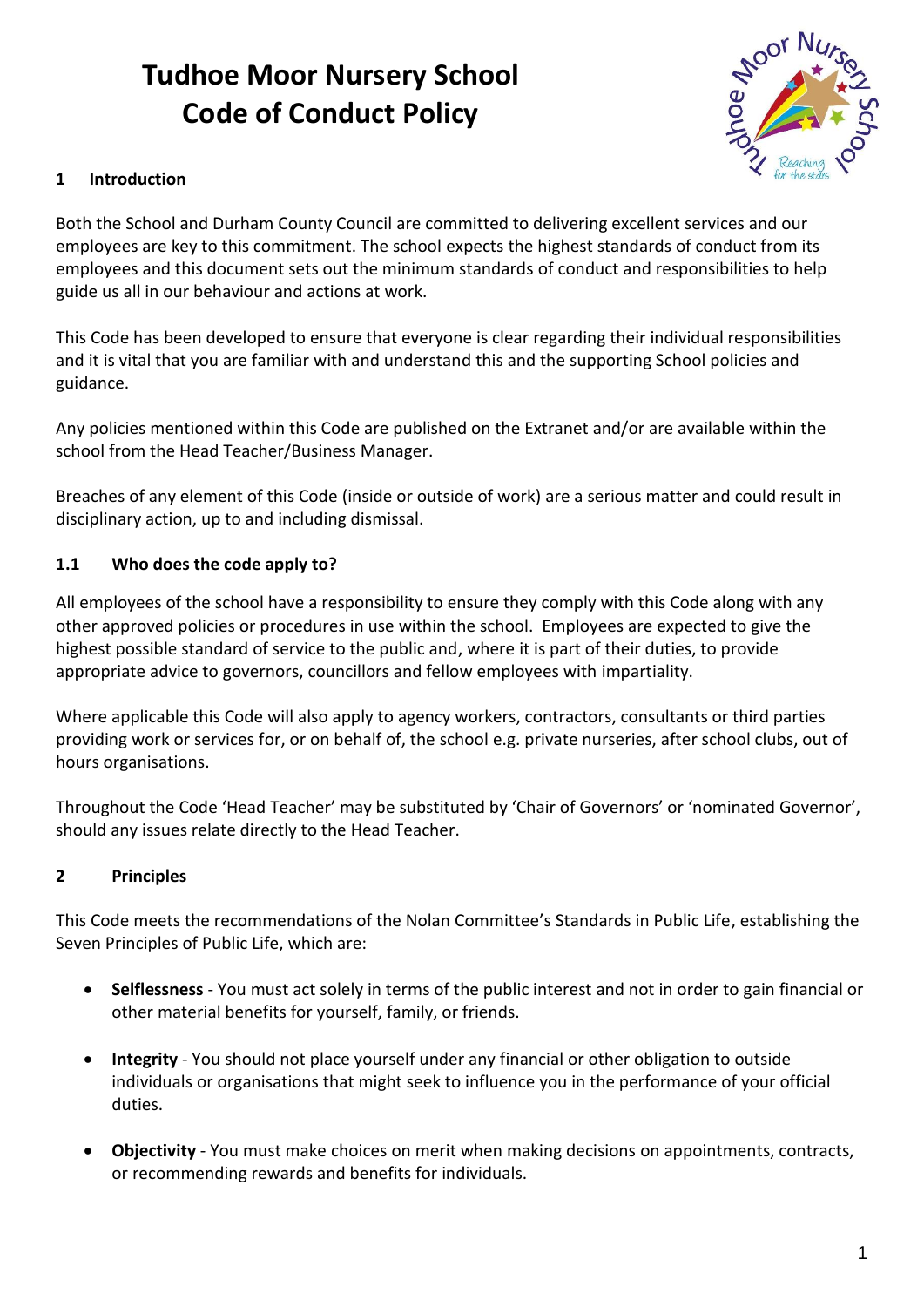- **Accountability**  You are accountable for your decisions and actions to the public and you must submit yourself to whatever scrutiny is appropriate.
- **Openness**  You should be as open as possible about all the decisions and actions that you take. You should give reasons for your decisions and restrict information only when the wider public interest clearly demands.
- **Honesty**  You have a duty to declare any private interests relating to your work and you need to take steps to resolve any conflicts arising in a way that protects the public interest.
- **Leadership**  You should promote and support these principles by leadership and example.

When working on behalf of the school you must:

- act in the interests of the school when carrying out your duties, and in accordance with the principles of public life;
- comply with the school service requirements, policies and standards, procedures, legislation and other professional standards which apply to your role;
- declare to your Head Teacher any potential or actual conflicts of interest or relationships that may impact on your work, or that of the school;
- report any concerns or breaches of this Code, or any other school policies, to your Head Teacher;
- ask your Head Teacher if you are unsure what is required of you.

In addition to this policy, Teachers must also adhere to:

- the terms and conditions outlined in the school teachers pay and conditions document (STPCD);
- the Teachers Standards which are set out by the Department for Education (DfE). These cover both teaching standards and personal and professional conduct. Teacher's performance will be regularly reviewed against these professional standards.

#### **3 Our responsibilities and commitments**

It is your responsibility to familiarise yourself and comply with this Code and all relevant school policies and procedures. If you are in any doubt about your responsibilities you must seek clarification from your Head Teacher.

#### **3.1 Individual responsibilities**

As an employee and representative of the school, you are expected to conduct yourself to the highest standards and act with honesty, integrity and professionalism.

- carry out the full requirements of your role, as detailed in your contract of employment (statement of particulars), job description and school policies and procedures;
- complete mandatory training as required;
- raise issues  $-$  if you have any concerns don't be afraid to speak up;
- act in an appropriate manner in any situation where you can be readily identified as a school employee, whether at work or otherwise;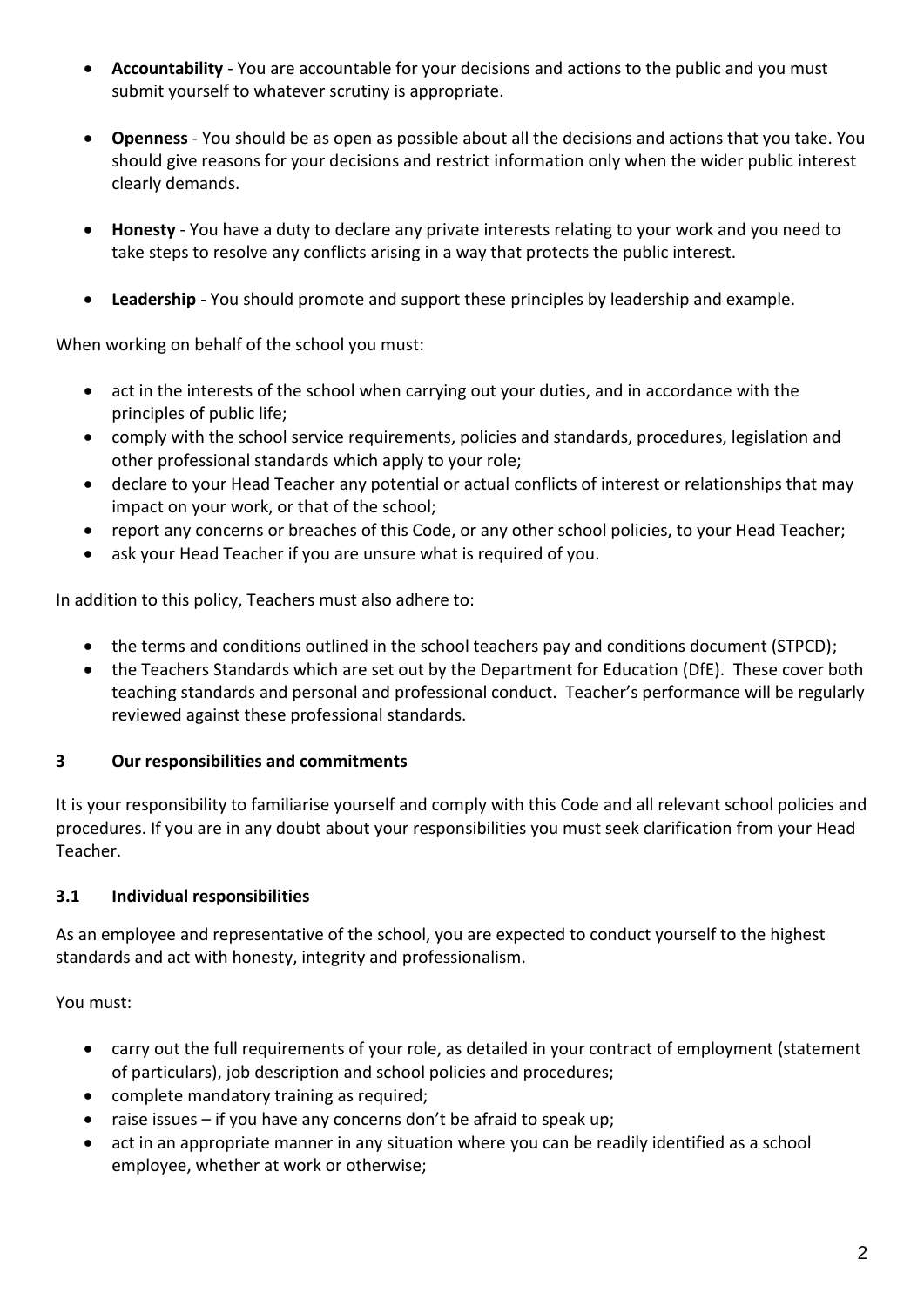- wear and maintain any uniform, clothing and personal protective equipment provided to you by School;
- report any concerns or suspicions you have to your Head Teacher;
- declare any relevant interest, outside employment or receipt of gifts or hospitality as outlined in this Code;
- maintain professional relationships with governors, employees, contractors or partners or potential contractors.

You must not:

- engage in any conduct or behaviour that is harmful to the reputation of the school or council, its services or interests, or conduct which brings the school or council into disrepute, even when outside of work;
- be under the influence of alcohol or unprescribed drugs at work;
- misuse your position or seek to use information obtained in the course of your work, for personal interests or the interests of others;
- criticise the school or the council either through media, social media, verbal or written communication.

#### **3.2 Confidentiality and keeping information secure**

Maintaining confidentiality of sensitive information is essential and all employees are under an obligation to comply with Data Protection legislation. The General Data Protection Regulation is the most significant update of data protection laws in the last two decades and deals with appropriate protection of personal and special category data/information.

You must ensure that you save, store, share and retain information in line with School policies and guidelines and treat all information you receive in the course of your employment as confidential to the School. You are only permitted to disclose confidential information where it is required by law or where the School has agreed to do so. If you are unsure, you should consult your Head Teacher before any disclosure is made.

- be familiar with and adhere to School policies relating to the use of the internet and IT applications;
- comply with the school's IT security procedures;
- comply with the school's procedures relating to the secure handling and transit of paper records and obtain Head Teacher/Data Controller approval as appropriate prior to taking any paper records off site which contain personal or confidential information, or follow relevant agreed school procedures;
- report any suspected data losses or security breaches immediately to your Head Teacher;
- label and store information documents to allow access to authorised users and restrict unauthorised users;
- refer any media or press enquiries to the Head Teacher immediately, and follow their instructions;
- check with your Head Teacher if you are in doubt about whether you can provide information to a third party.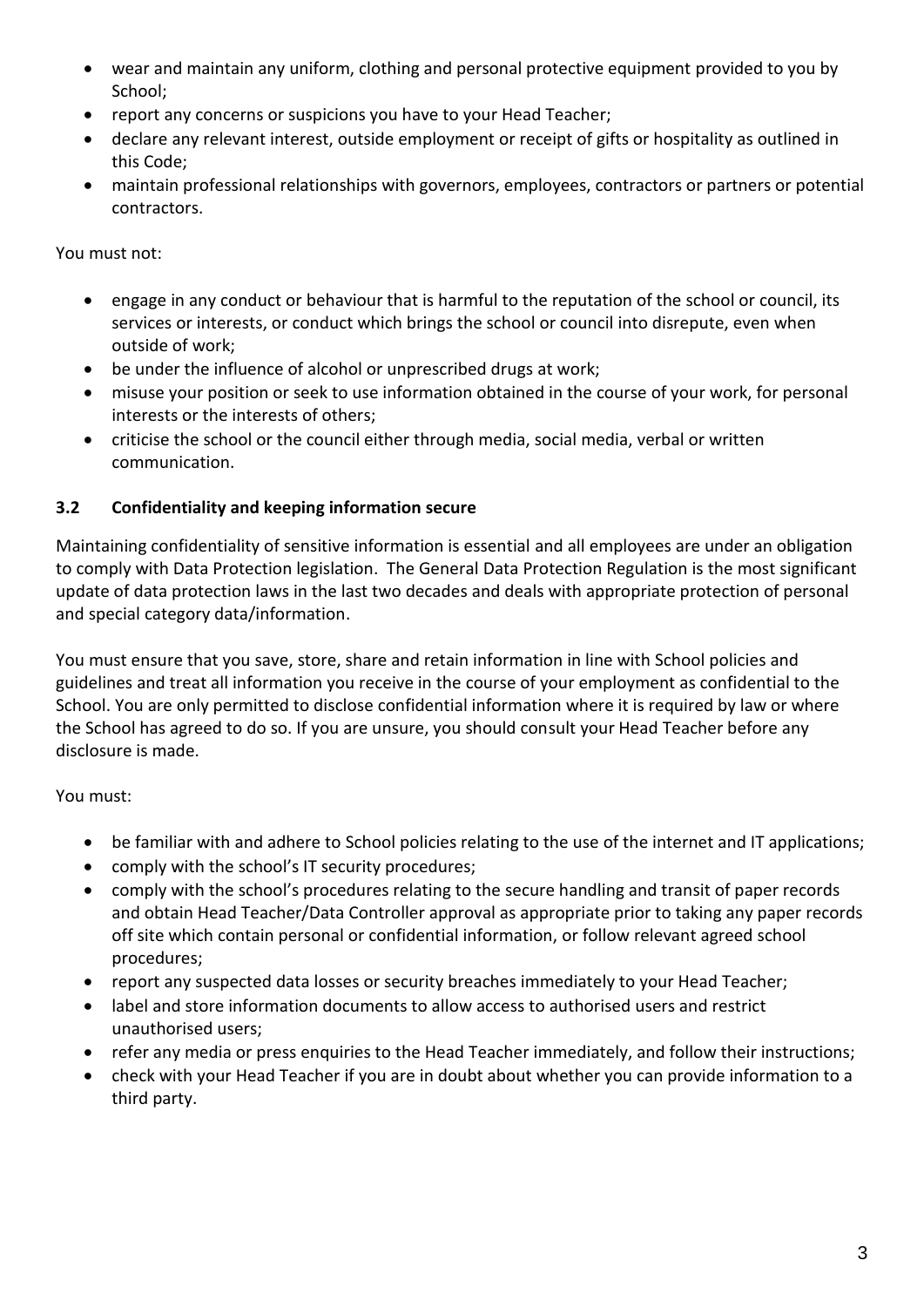You must not:

- disclose information on pupils without their parent's consent or, where the child is of reasonable understanding, the child, unless for specified exceptions relating to safeguarding or where legally obliged;
- disclose information relating to staff and/or parents, unless for specified exceptions relating to safeguarding or where legally obliged;
- disclose your computer password/login details to anyone;
- use information or facilities provided, for unauthorised personal use, improper or commercial gain, or for fraudulent or malicious activities;
- compromise the security of school information, for example by installing unauthorised software, inappropriately securing information or interfering with standard security settings;
- disclose any confidential information relating to the school, colleagues, pupils, parents or anyone else who has contact with the school, either whilst at work or outside of work, unless you have express permission to do so;
- release any information relating to an employee's or pupil's private affairs unless their consent has first been obtained, unless there is a statutory duty on the school to provide this information.

#### **3.3 Internet and social media**

The school understands that employees may use social media sites in their personal time, both in and outside of work. Whilst these sites can be a way of keeping in touch with friends and colleagues, you should be aware that information posted on these sites is often public and may be viewed by colleagues, residents and the media/press.

As an employee, you have responsibility not to breach any confidentiality or post anything that could damage the school's reputation.

Internet access for personal use is at the school's discretion and must not affect your performance or productivity at work. The school may monitor the use of the internet for legitimate business reasons, including compliance with this Code. By using the internet employees are deemed to have consented to the monitoring, recording and auditing of internet use.

- be familiar with and adhere to the school policies relating to the use of the internet and IT applications;
- adhere to the school's IT policies and procedures when using social networking sites for personal use;
- make it clear when posting information or comments on social networking sites that any personal views expressed do not represent those of the school or Durham County Council;
- inform your Head Teacher immediately if you believe you have acted inappropriately when using social media, even if the mistake has since been resolved;
- report to your Head Teacher any instances where you believe another employee has posted inappropriate or offensive comments on social networking sites;
- only communicate electronically with pupils, parents/carers and other professionals via work approved communication channels e.g. via a school provided email address or telephone number.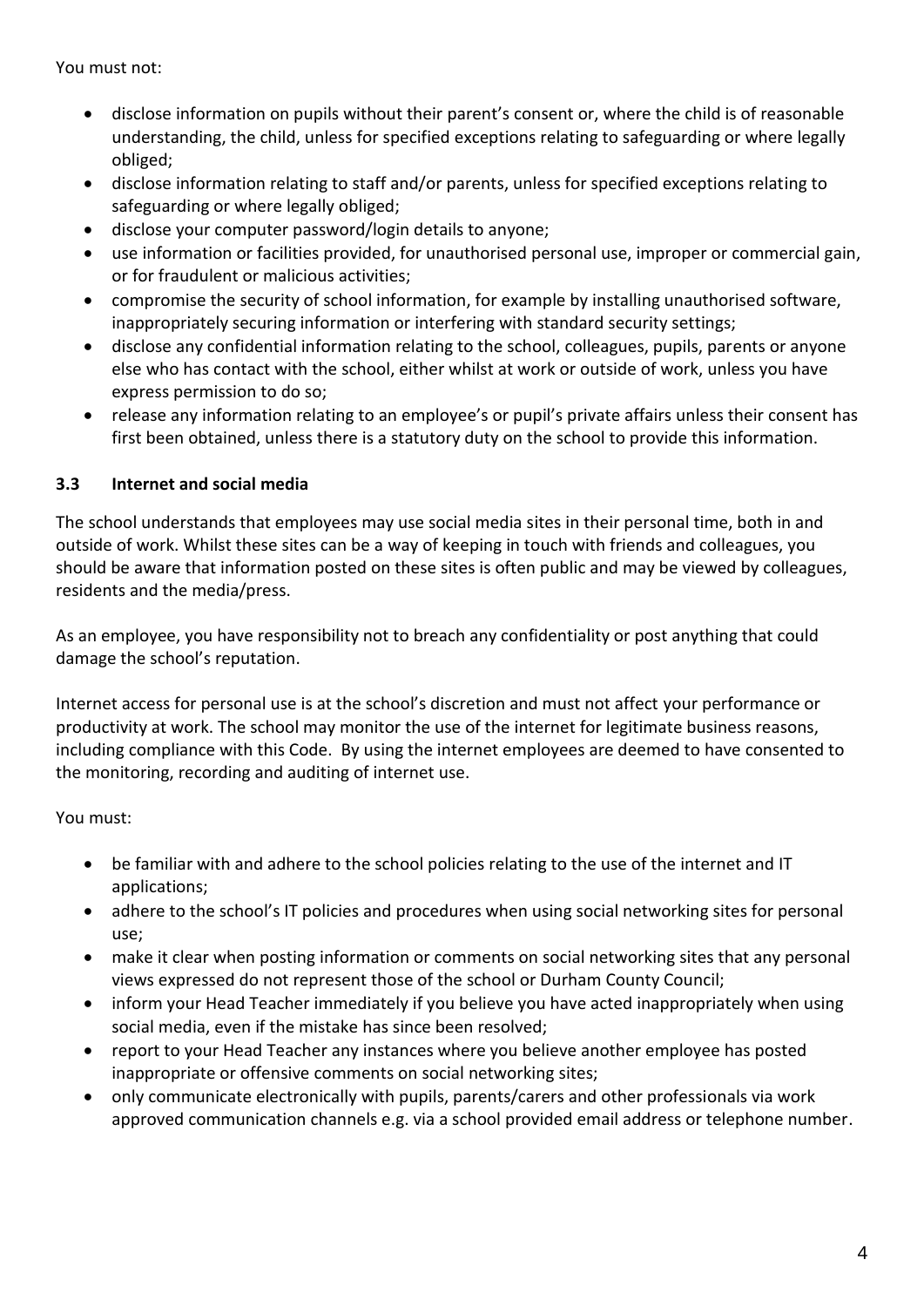You must not:

- post information on social networking sites which is confidential to the school, its pupils or parents;
- post entries on social networking sites about the school, colleagues, pupils or parents or any other person linked to the school which are derogatory, defamatory, discriminatory or offensive in any way or which could bring the school into disrepute;
- communicate with pupils or ex-pupils under the age of 18 using social media without the express permission of the Head Teacher.

#### **3.4 Working with the public, children, parents, colleagues and governors**

You must:

- be polite, courteous and helpful when dealing with all members of the local community, children, parents, governors, colleagues and other professionals involved in pupil wellbeing;
- treat all groups and individuals with respect, value their opinions and beliefs and behave in an appropriate manner;
- treat others in a fair and equitable manner in accordance with the school's procedures and the wider requirements of the law;
- develop productive and supportive relationships with all school colleagues and participate in whole school development and improvement activities;
- keep all children, parents/carers and employees' money, personal records, information and correspondence secure in accordance with the school policies and procedures, and Data Protection legislation;
- give appropriate and impartial advice to governors when requested and ensure working relationships are kept on a professional basis;
- speak to your Head Teacher if you are unsure what information you are able to provide to governors or anyone else requesting information;
- declare all close personal relationships with governors to your Head Teacher.

You must not:

- discriminate unfairly in the provision of facilities, services, employment practices or any other area of school duties;
- form inappropriate close personal relationships with children or their relatives/carers;
- give any information, including information relating to pupils, parents/carers or colleagues, to anyone except those authorised to receive it.

#### **3.5 Appropriate relationships with pupils and parents**

You must be mindful of the need to maintain professional boundaries and must always consider whether your actions are warranted, proportionate, safe and applied equitably.

- act in an open and transparent way with pupils and parents that will not lead any reasonable person to question your actions or intent;
- treat pupils with respect and dignity;
- avoid unnecessary physical contact with children. Where it is essential e.g. for safety reasons, obtain the pupil's permission wherever possible and only use when no other form of control is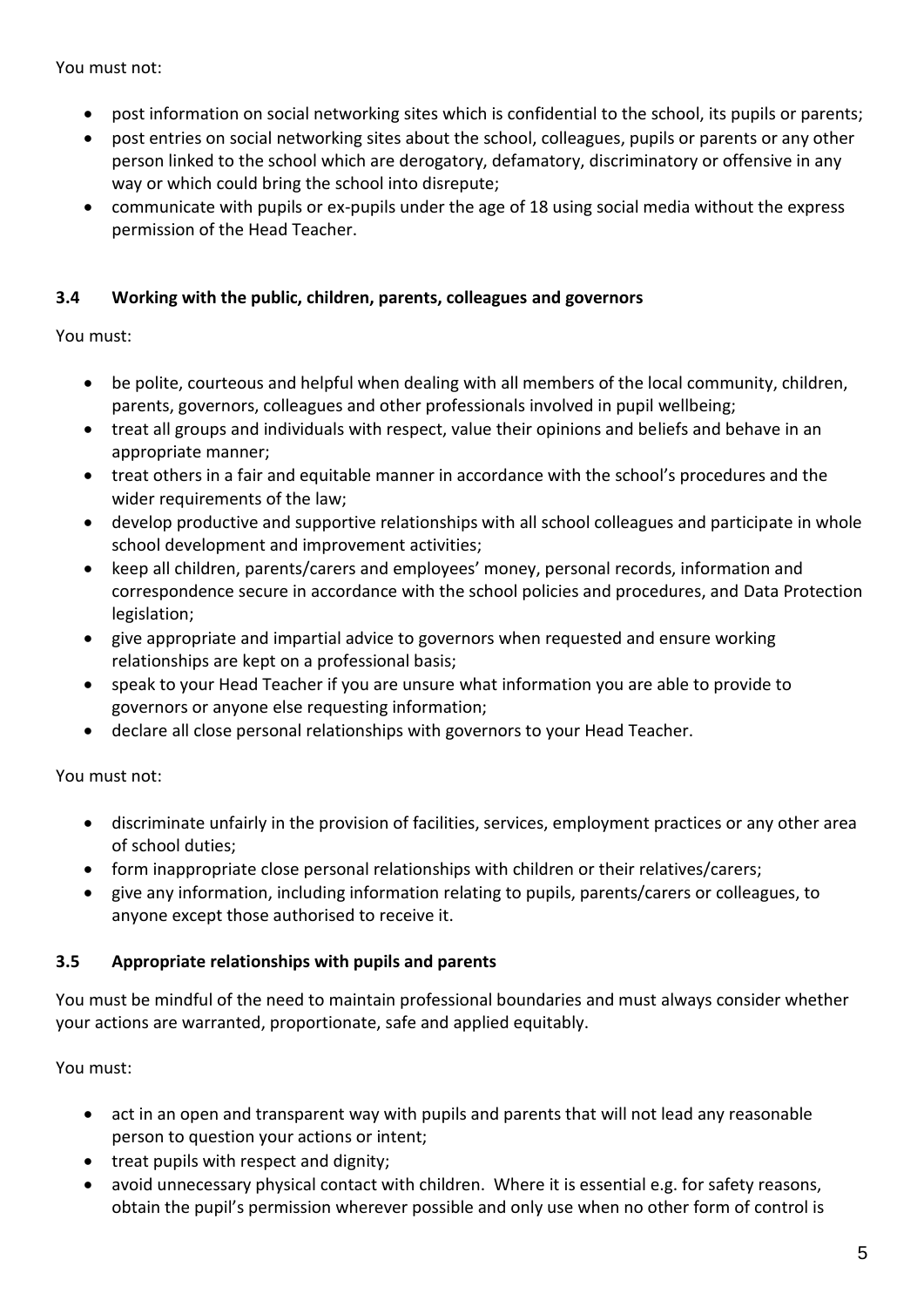available and use only the minimum force needed to achieve the required outcome (refer to relevant policies and guidance in relation to positive handling);

- report any incidents where physical contact was necessary to remove a child from a dangerous situation/object and/or to prevent harm to themselves or others to the Head Teacher and record the incident in accordance with school procedures;
- interact with parents in a polite and respectful manner and recognise parent's entitlement to express concerns they may have about their child's learning, safety or wellbeing;
- avoid discussing school matters with parents outside of school if approached and should refer the parent to normal school communication channels;
- follow school procedures and health and safety requirements when organising and/or accompanying pupils on school trips and activities taking place outside of school premises.

#### You must not:

- give pupils your home address, mobile or home phone number, or non-school related email address unless you have authorisation from your Head Teacher;
- make arrangements to meet pupils, either individually or in groups, outside school, other than school trips authorised by the Head Teacher;
- give a pupil a lift in your own vehicle, other than on school business with the permission of the Head Teacher;
- use any form of degrading treatment to punish or undermine pupils, or use sarcasm, demeaning or insensitive comments towards pupils.

## **3.6 Safeguarding of Pupils**

Schools have a statutory and moral duty to safeguard and promote the welfare of pupils. You must be aware of your individual safeguarding responsibilities, including to provide a safe environment in which children can learn, to be aware of signs of abuse and neglect, to identify children who are suffering or are likely to suffer significant harm and to take appropriate action in such cases to prevent concerns from escalating.

#### You must:

- follow and adhere to the school's child protection and safeguarding policies and procedures;
- if a child reports any safeguarding issues, report this immediately to the designated safeguarding lead and Head Teacher;
- report any safeguarding concerns about another member of staff immediately to the designated safeguarding lead and Head Teacher.

#### You must not:

promise confidentiality to a child who reports safeguarding issues to you.

#### **3.7 Criminal convictions/loss of licence or qualification**

You must inform your Head Teacher immediately if:

- you receive any criminal conviction, caution or are held on bail, or placed under bond during your employment with the school, either within or outside of your normal working hours;
- you receive any driving convictions that result in the loss of your driving licence;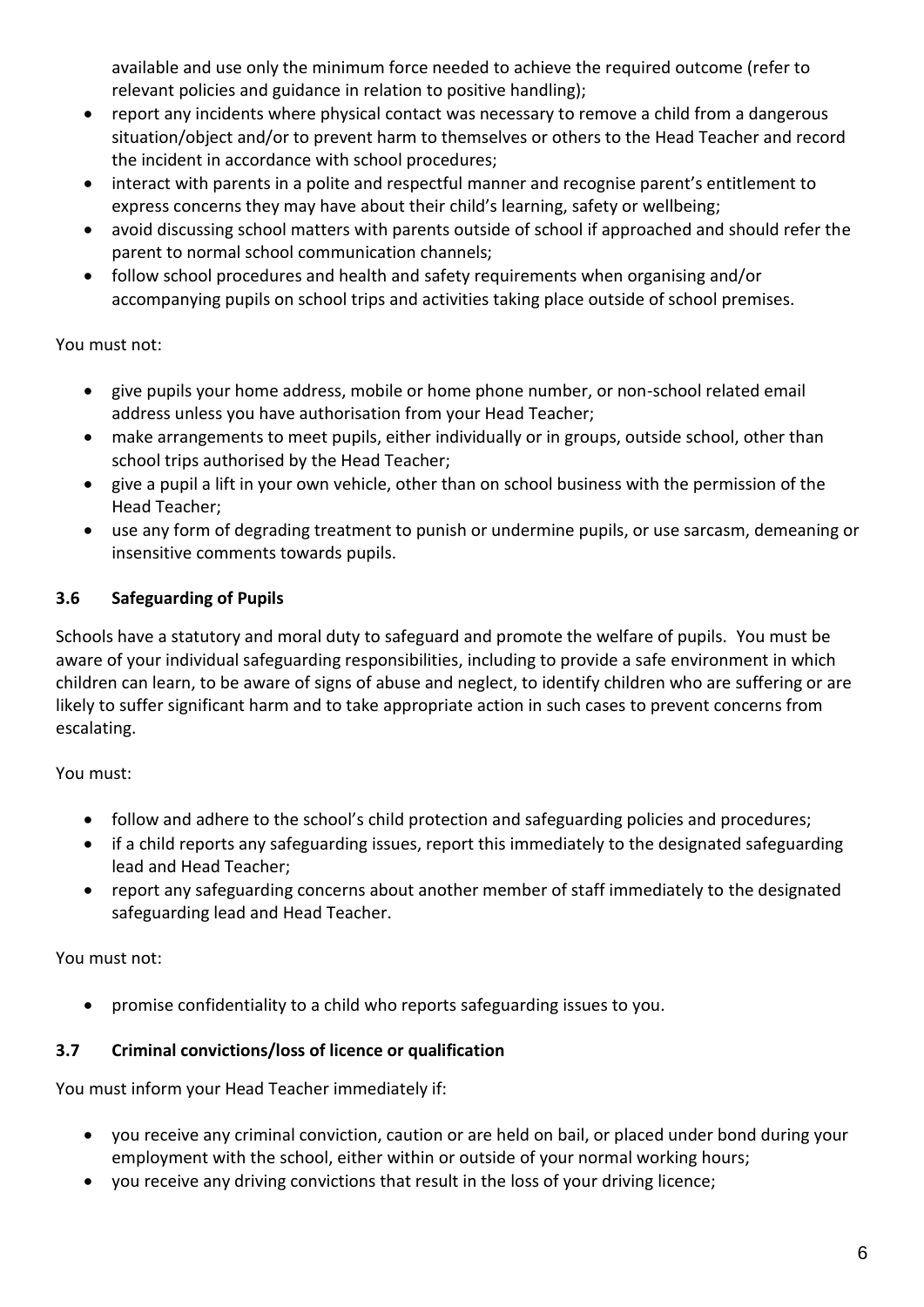- you are subject to medical restrictions or changes to category entitlements in your driving licence that may impact on your ability to carry out the duties of your contracted role;
- you have engaged in behaviour that has resulted in loss of licence, affiliation, accreditation or qualification that may impact on your ability to carry out the duties of your contracted role.

As all school posts are subject to an Enhanced Disclosure and Barring Service (DBS) check, as well as the above, you must also inform your Head Teacher immediately if you are subject to a criminal investigation. All information you provide in this regard will be dealt with in strict confidence.

### **3.8 Procurement, administering or managing school contracts**

All schools need to have Contract Procedure rules in place. The governing body can choose to set school specific rules which, in such cases, must be published on the school's website to ensure school's purchasing procedures are transparent. Schools not adopting their own rules should use Durham County Council's standard Contract Procedure Rules as published in the Constitution of the Council.

You must:

- comply with the school's Contract Procedure Rules and any other relevant school procedures of orders and contracts;
- exercise fairness and impartiality when dealing with all customers, suppliers, other contractors and sub-contractors;
- declare any private or personal relationships with contractors, sub-contractors or suppliers by completing form SCCE1.

You must not:

- discriminate unfairly against anyone involved in the tendering and contracting process;
- disclose any confidential information relating to tenders or costs for internal or external tenders to any unauthorised person;
- use your influence or show any special favour to current or former employees or their partners, close relatives or associates when awarding contracts to businesses relating to them or employing them in any capacity;
- play any part in the selection of tenderers if you have any direct or indirect interest in the outcome.

## **3.9 Personal interests**

Section 117 of the Local Government Act 1972 requires you to make a formal declaration about contracts in which you have a financial interest, that is any direct or indirect interest of monetary value, whether or not the value is readily ascertainable. It is a criminal offence to fail to comply with this.

Other financial interests could include when money other than your salary is paid into your bank account by the school or the council, or where your address is linked to a business receiving payment from the school or the council.

Non-financial interests could include governorship of another local school or involvement with an organisation or pressure group which may seek to influence the school's policies.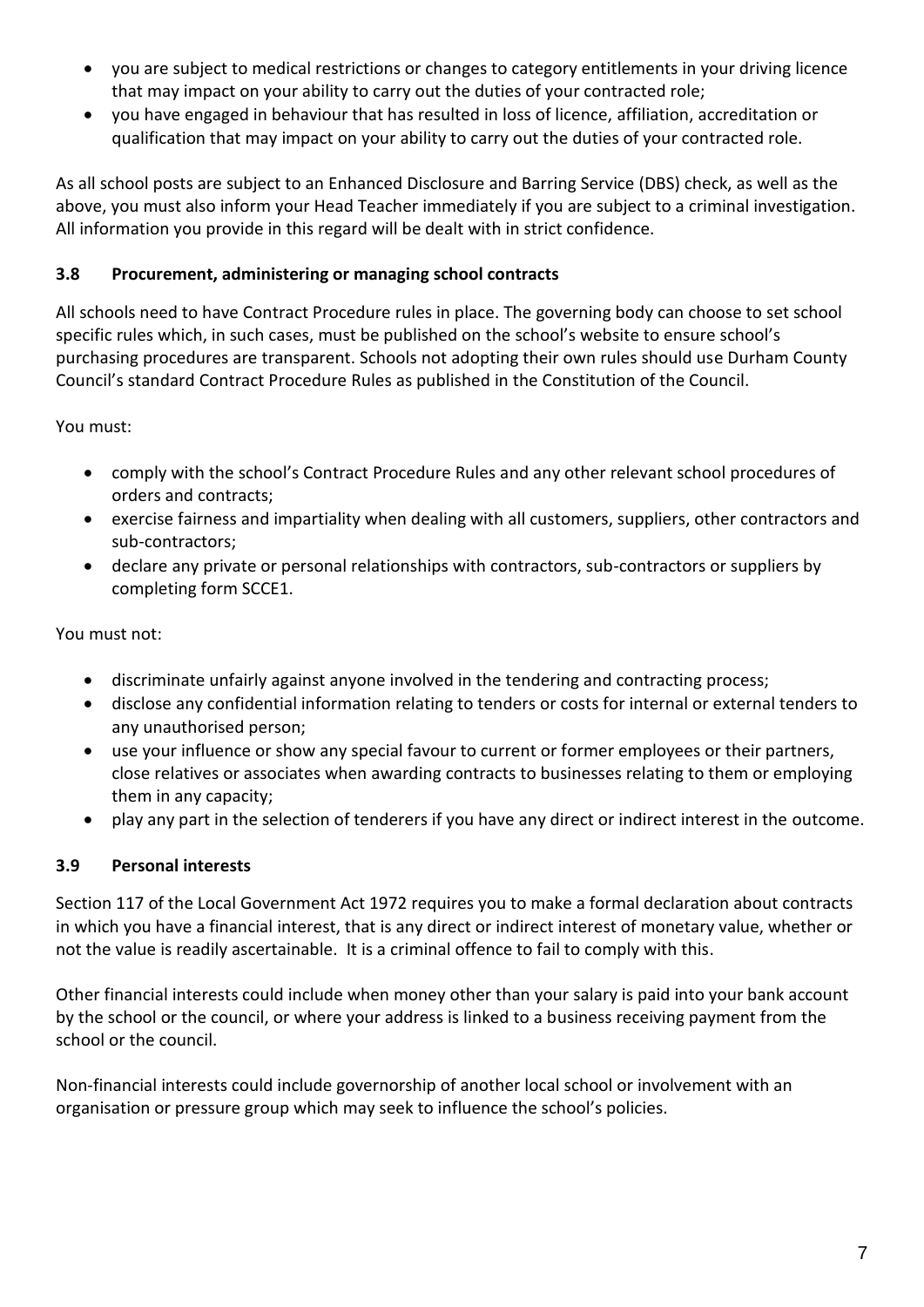You must:

- declare any financial or non-financial interests which could conflict or be seen to conflict with the school's or the council's interests to your Head Teacher by completing form SCCE2;
- declare an interest and abstain from being involved with any professional decisions about matters in which you have a personal interest.

#### **3.10 Commitments outside work**

Outside work means any paid or unpaid work, including voluntary work, undertaken in addition to your school employment. Any requests to carry out other employment will be considered and will not be unreasonably refused, however outside work must not, in our view, conflict with school interests or weaken public confidence in the school, or adversely impact upon your ability to carry out your role with the school.

Approvals will be reviewed should any concerns arise as to the impact the outside commitment has on your ability to carry out your role within the school.

Before doing any outside work you must complete form SCCE3 for authorisation and if there are any subsequent changes relating to your outside work, you may need to complete a further SCCE3 form.

You must not:

- put yourself in a position where your duty and private interests conflict or could appear to conflict;
- seek to gain business in the course of carrying out your school duties;
- carry out any outside work or a private interest during working hours, including making/sending or receiving telephone calls, emails, correspondence/goods;
- use any school facilities or equipment or confidential information in relation to commitments outside of work.

#### **3.11 Gifts and hospitality**

Gifts, hospitality or benefits in kind offered to you must be treated with caution in order to avoid any suggestion of improper motives or conduct.

You must:

- declare to your Head Teacher, by completing form SCCE4 if you are offered, or wish to offer, any gifts, hospitality or advantage. Your Head Teacher must give approval before you accept or give such items. This does not include token gifts such as gifts from children at the end of term/Christmas of a nominal value (as agreed by the school);
- use tact and courtesy if you need to refuse a gift or hospitality;
- report to your Head Teacher any gifts which are delivered to your place of work where you may have a problem returning it;
- report to your Head Teacher any approaches made to you which could be viewed as being aimed at obtaining some form of preferential treatment.

Where hospitality is offered to individual employees to sporting events or functions then permission to attend should be sought from the Head Teacher or Chair of the Governing Body where the request is being made by the Head Teacher. Permission should only be given when the event is seen as part of the life of the community or where it is in the interest of the school to be represented.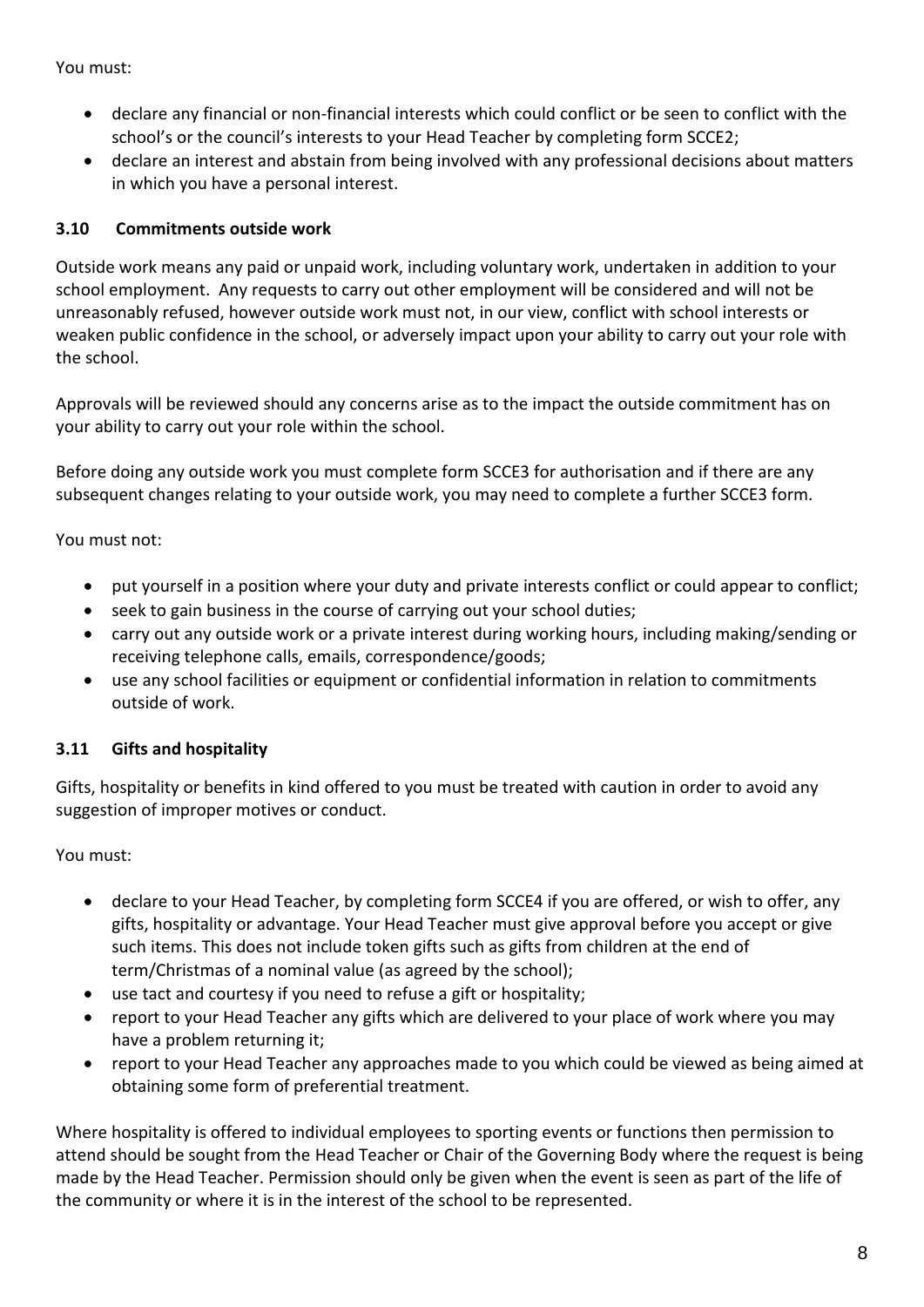If you are unclear what is acceptable, ask your Head Teacher.

### **3.12 Handling school money or sponsorship/donations**

The school is a publicly funded organisation and as such, all employees who are authorised to be involved in financial activities and transactions on behalf of the school must be familiar with the school's Financial Procedure Manual.

You must not benefit from any contract or sponsorship that is given to or by the school or show any favour to a partner, spouse, relative, friend or associate. Sponsorship is defined as 'an agreement between the school and the sponsor, where the school receives either money or a benefit in kind for an event, campaign or initiative from an organisation or individual which in turn gains publicity or other benefits.' You must ensure that any sponsorship accepted is related to school business and is approved by your Head Teacher.

You must:

- use authorised school funds in a responsible, accountable and lawful way;
- comply with the school's financial procedures and take legal and financial advice where appropriate;
- seek value for money;
- comply with relevant policies and procedures when handling money;
- disclose any benefit you yourself, partners, relations or close friends relating to any sponsorship the school proposes to make;
- if you suspect financial irregularity, bribery, corruption, theft or fraud, contact your Head Teacher in the first instance. If for any reason this is not appropriate you should contact the Council's Internal Audit team (telephone no: 03000 269645);
- report any possible legal or procurement issues which may be associated with securing sponsorship to your Head Teacher who may take relevant legal advice.

#### **3.13 Intellectual property**

Some aspects of the work you carry out, or produce, on behalf of the school may be intellectual property. All creative designs, writings, report, drawings and inventions produced by employees in the course of their duties are the property of the school, unless otherwise agreed in advance with the Head Teacher.

You must not:

 disclose, publish or otherwise use the work you produce for the school for personal gain or benefit unless you have the express written permission of your Head Teacher.

#### **3.14 Using school equipment, materials and property**

School assets and facilities, including computers, laptops, mobile phones, photocopiers, vehicles and offices, must only be used for official school business and not for personal use.

You must comply with health and safety regulations and use personal protective equipment as required. All school resources must be used with care to avoid wastage, loss or damage and, where applicable, returned on leaving employment.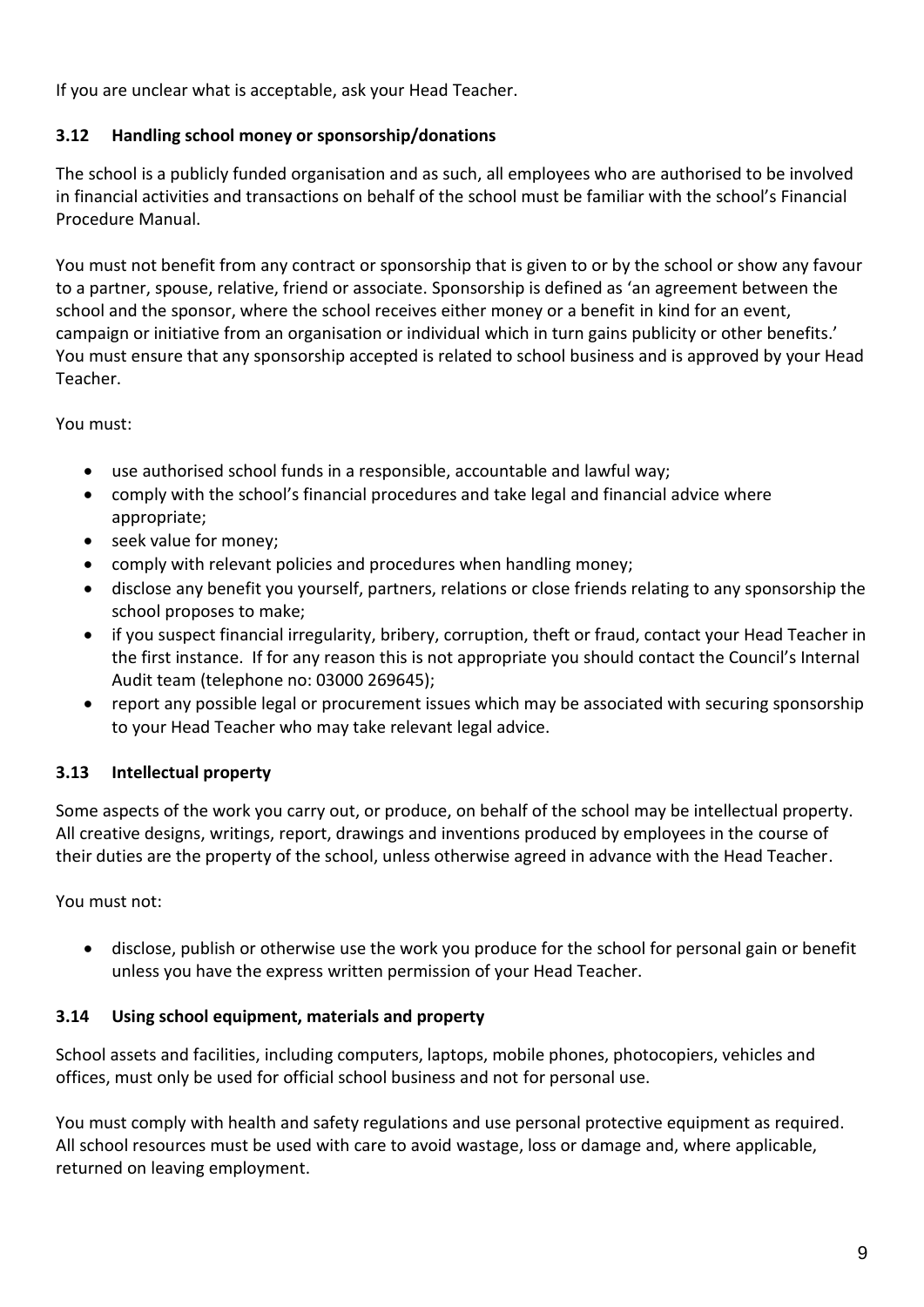#### **4 Declaration forms**

Declaration forms (SCCE1 – SCCE4) are to be completed when required as detailed in this Code. All declaration forms will be held by the school for the purpose of logging onto a central register. A copy of the completed declaration form will also be placed on an employee's personal file within the school. All forms will be acknowledged and recorded whether approved or declined.

The following declaration forms can be downloaded from the extranet from the Staff / HR Advice and Support section and accessing the Code of Conduct. These forms must be completed in full.

| <b>Form SCCE1</b> | Declaration of Relationships with External Contractor or Supplier |  |
|-------------------|-------------------------------------------------------------------|--|
| <b>Form SCCE2</b> | Declaration of Personal Interests                                 |  |
| <b>Form SCCE3</b> | Request for Approval to Undertake Outside Work                    |  |
| <b>Form SCCE4</b> | Declaration of Offers of Hospitality/Gifts                        |  |